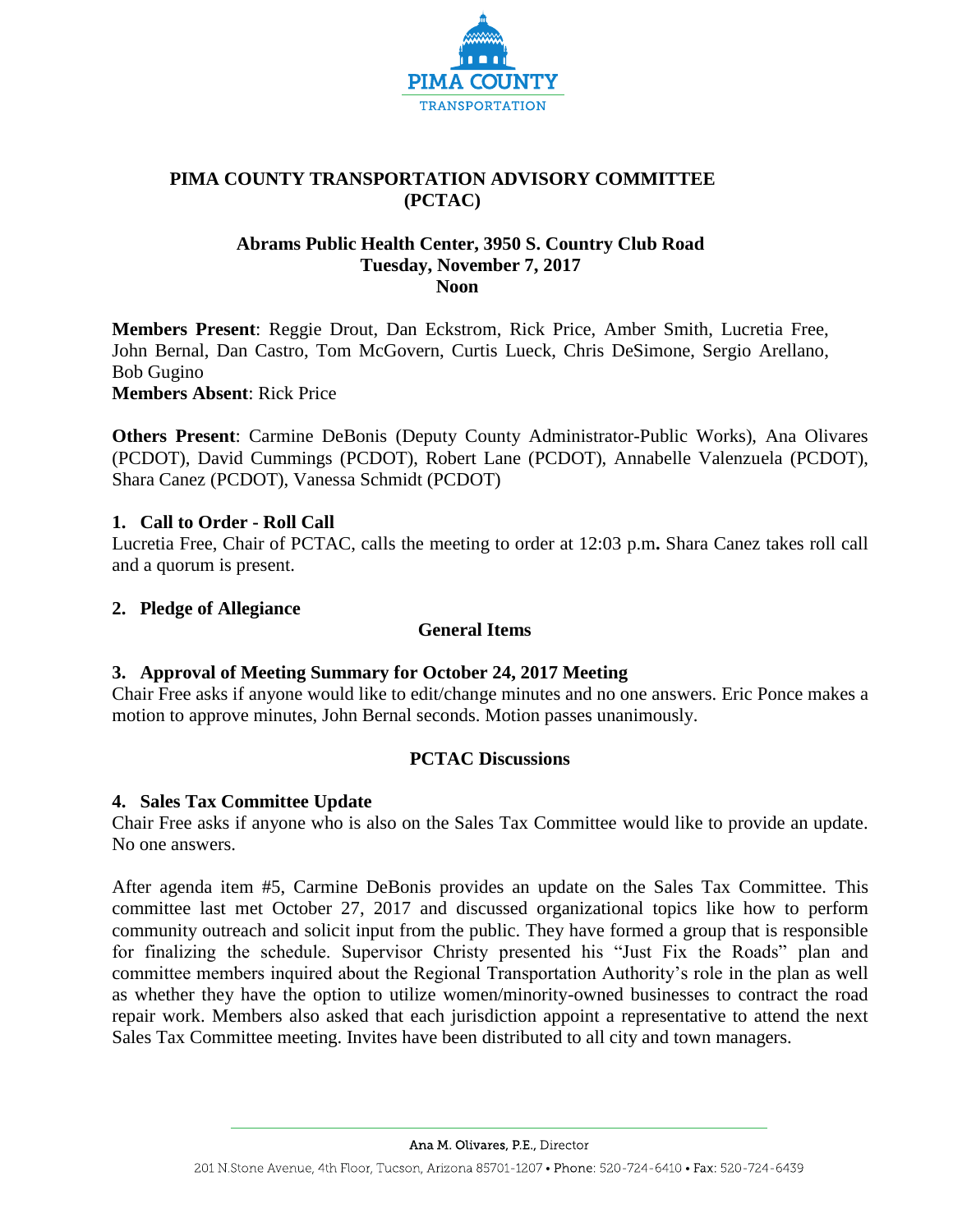## **5. Regional Transportation Authority (RTA) Presentation**

Paul Casertano, Pima Association of Governments Transportation Program Manager, presents on the RTA's current role and responsibilities. \*\*See "PAG Transportation Funding" under the "Documents" tab\*\*

### **6. PCTAC Overview of Process for Review and Approval for Unincorporated Pima County**

At the previous meeting, this committee learned about staff recommendations regarding the framework for how to process adjustments for the road prioritization in unincorporated Pima County. Members asked staff to redistribute year-2 funds based on the remaining balance percentage of PASER 5 roads. Carmine DeBonis presents. \*\*See "Comparison of Year 1 and Year 2 PASER 5 Percentage" under the "Documents" tab\*\*

Staff asks that the committee give direction on the following: if members make requests to remove certain roads from staff recommendations, what should happen to those removed roads? Staff recommends that if a road is removed from the year-1 list that it should be prioritized on the year-2 list. Staff also asks that the committee keep the current percentage breakouts of PASER 5 roadways. Chris DeSimone makes a motion to keep the current percentage breakouts of PASER 5 roadways as well as prioritizing roadways that have been removed from the year-1 list to the top of the year-2 list. Sergio Arellano seconds. Motion unanimously passes.

### **7. PCTAC Update on Previous Requests**

During the previous meeting, members had questions about Pima County's previous road repair plans.

### **a. 2017-2018 Major Arterial and Collector Pavement Preservation Program**

Carmine DeBonis presents. \*\*See "FY17-18 Arterial and Collector Roads: Pavement Preservation" under the "Documents" tab\*\*

#### **b. Feedback Form Overview**

Robert Lane presents. \*\* See "Feedback REPORT through Week 6 10-23-17" under the "Documents" tab\*\*

### **c. Overview of 2013-2014 Pavement Preservation Program**

Carmine DeBonis presents. \*\* See "Chronology of 2013-2014 Pavement Preservation Program" under the "Documents" tab\*\*